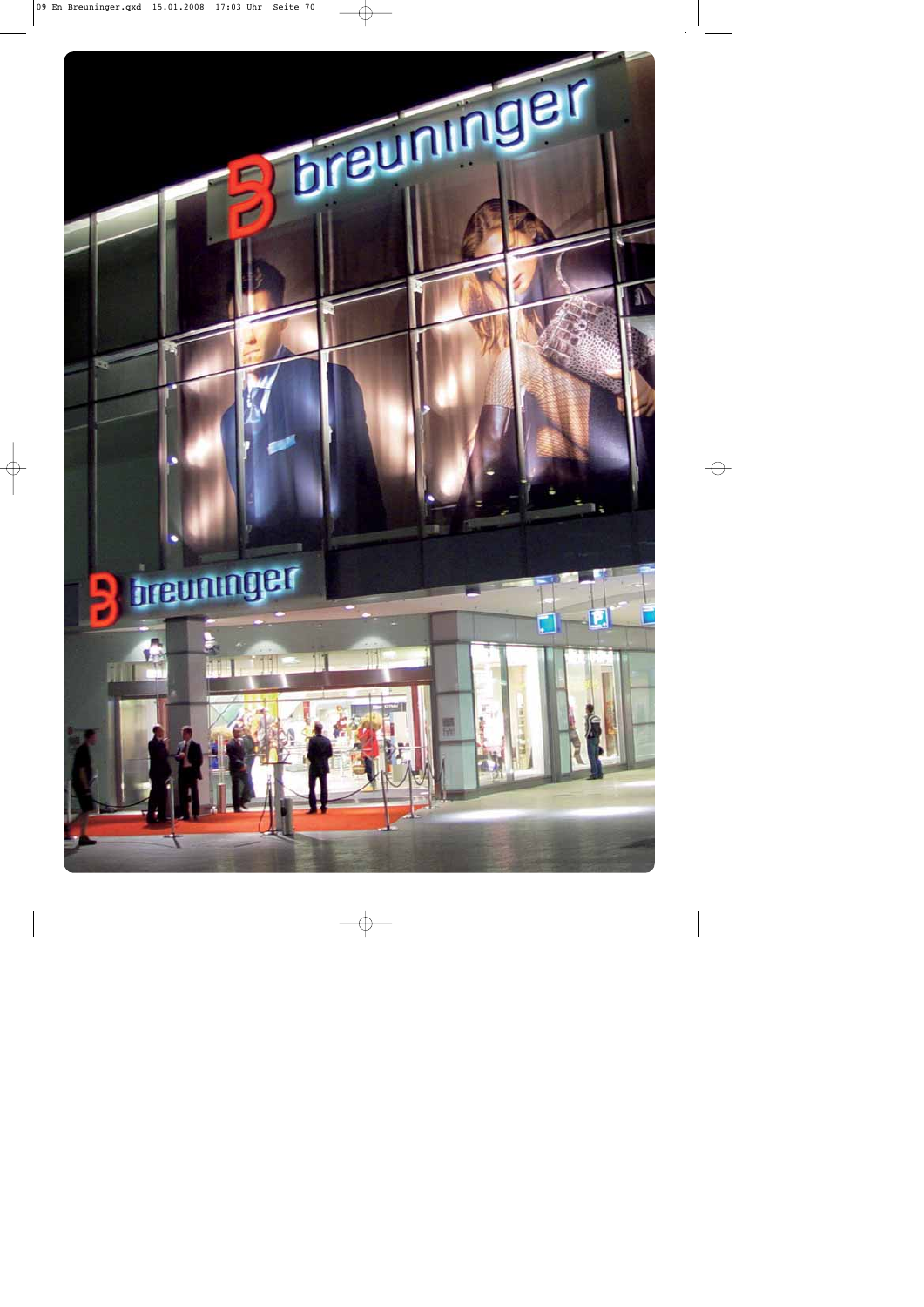## **In the Finest** Company

**Breuninger of Stuttgart is an institution—a department store steeped in tradition, where things have always been a little different. And better. This means that customers are demanding and sophisticated. In a drive to achieve even greater efficiency, the company decided to work with Porsche Consulting.** 

By: Elmar Brümmer, Photos by: Breuninger

It is more famous than the town hall next door and, alongside the Church of the Holy Cross, it is more or less the second landmark symbol of the city. If you want to go shopping and have a good time in Stuttgart, you don't go to just any normal department store. You pop down "to Breuninger's." And that's the way it's always been.

The ambience is lavish and cultured, and the goods on offer are of high quality. Customers expect very high standards, and Breuninger sets itself targets which reflect this. Willy Oergel, the director with responsibility for retail, says: "We want to be the most important retailer in the upper echelons of the German market offering an attractive range of fashion and lifestyle products—and in achieving this we want to work even more efficiently."

The retailer worked together with Porsche Consulting as early as 1996—President Willem van Agtmael and Porsche's CEO Dr. Wendelin Wiedeking know each other and appreciate each other's talents. At that time, Breuninger was shown the methods behind the success of the sports car manufacturer at Porsche's factory in Zuffenhausen. In 2003, it was felt that the time was right for a change in Stuttgart's city center. As Oergel said: "We wanted to evolve from a function-based company to a process-oriented organization. Porsche had set an example for how to do this. And the same rules of engagement apply in auto-making and in retail."

If you are constantly seeking to meet high expectations and ensure that customers receive superb service and treatment, you sometimes also have to adopt different approaches. Eduard Breuninger himself believed this to be true. It was back in 1881 that he, along with two employees, and one trainee founded the company, which was to be modern, lavish, and focus on the needs of the customer. These efforts were soon rewarded. By the mid-1930s, Breuninger already had 2,000 employees, and for decades Stuttgart's showpiece department store was considered to be the largest retailer on the European continent. It was—in the truest sense of the word—always one step ahead of the competition: In the 1950s Breuninger was the first department store to provide elevators and escalators for its customers.

Customers now no longer need to travel to Stuttgart to enjoy Breuninger's quality and level of service. Willem van Agtmael manages fourteen stores throughout Germany, but the flagship store—one of the largest in Europe—is still the original store in Stuttgart that has already been voted >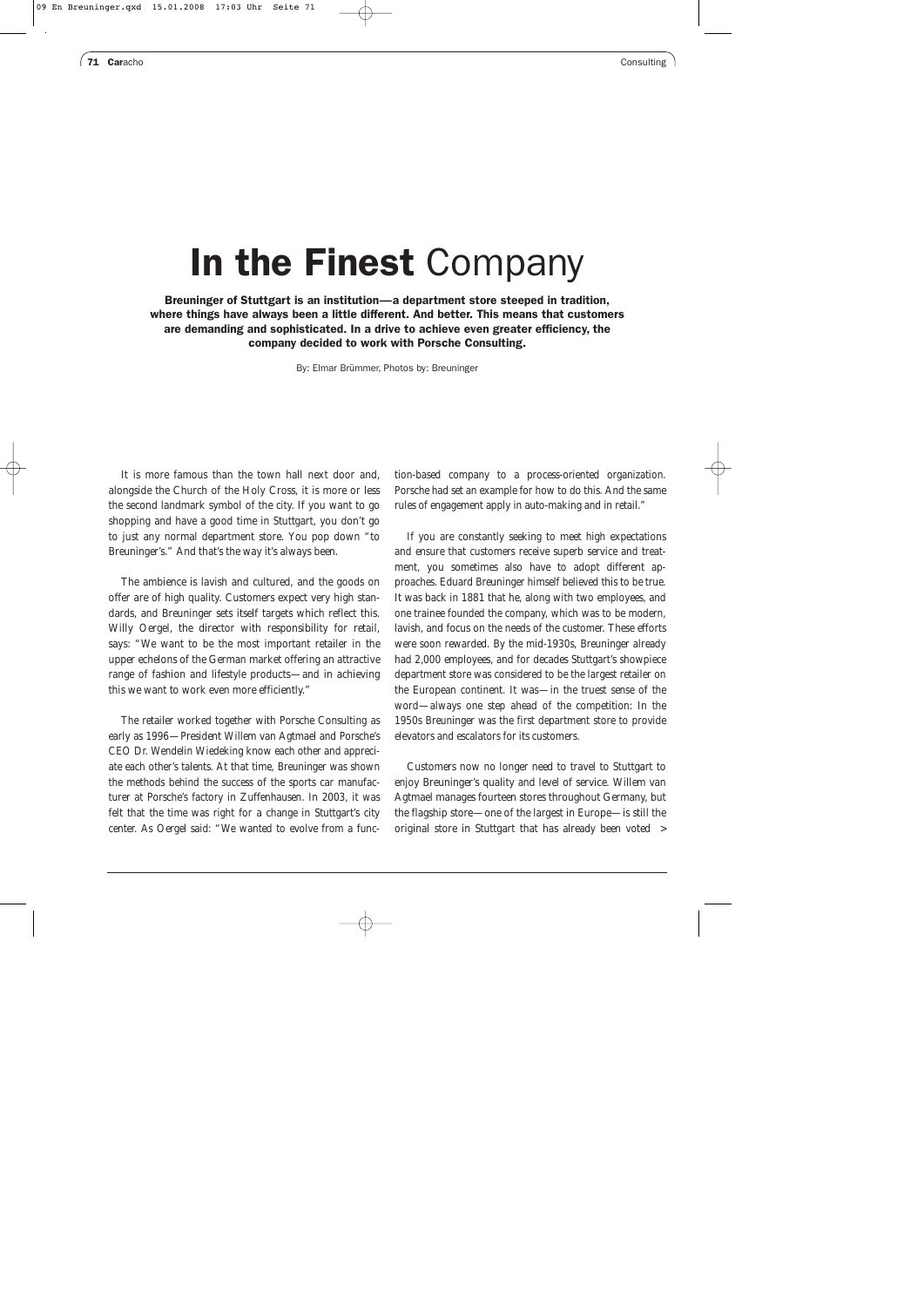



A fine sight: The retailer Breuninger Willy Oergel: "Consulting has helped us to help ourselves"

Germany's number one department store on several occasions by an independent jury.

In light of the tough general economic climate and the structural changes the retail trade is undergoing, profound improvements needed to be made to enable the organization to enjoy further growth at its sites in Nuremberg, the Main-Taunus Center outside Frankfurt, and Leipzig. The aim was to achieve significant increases in efficiency in order to align the processes even better to the needs of the customer.

The right partner was found in January 2003 in the shape of Porsche Consulting. Oergel: "The consultants came to us without any preconceived ideas. Instead, they conducted a thorough analysis and worked with us to devise solutions." Willy Oergel does not seek to hide the fact that there were often points of friction here: "The consultants were very awkward."

This is part of the job. If you touch a sore point, you are bound to cause additional pain. The main thing is that you ultimately find a cure. At first glance, it does not seem an easy task at all to clearly recognize and identify added value in the service sector. After all, nothing tangible is actually

produced in a department store. But here too, the consultants from Porsche Consulting were able to provide evidence that lean management can be transferred to many different sectors.

Breuninger implemented the Operation Phoenix restructuring project with the goal of instituting change leading to a process-driven organization. This was the task that Porsche Consulting was facing. The pilot project was successfully implemented in the women's wear department at the BreuningerLand store in nearby Sindelfingen: The reorganization of the way stock was laid out saved a huge amount of time, which the sales assistants are now able to use to provide even more advice to customers. A clear case of added value being created.

The initial skepticism among employees quickly subsided. For six months, the consultants carefully examined the company, pursued their ideas, created improvements and generated awareness within the workforce. These efforts are still having an impact today. "Porsche Consulting," says Willy Oergel, "has highlighted many potential areas where we can improve, and has helped us to help ourselves." The process is ongoing—under direct control. <